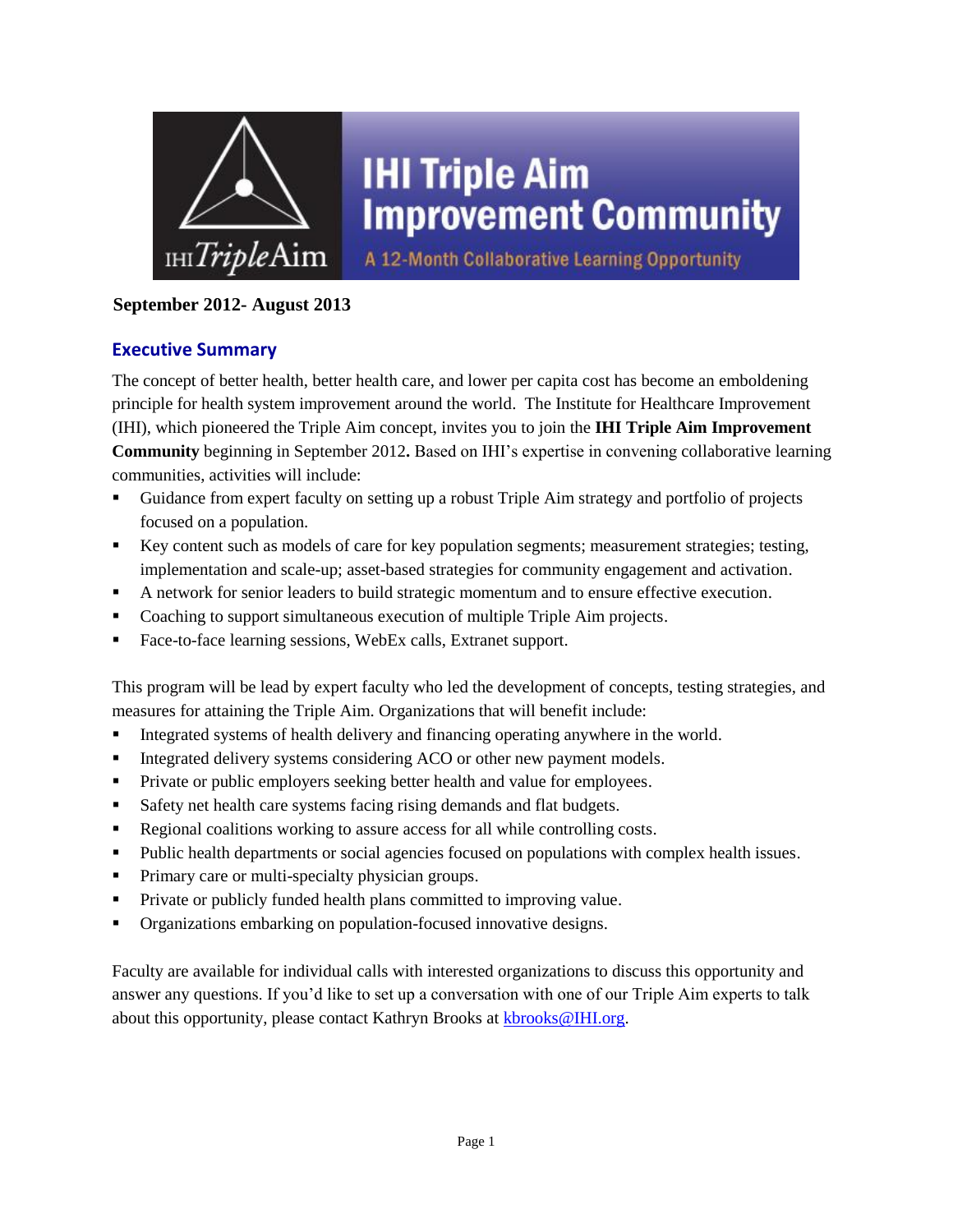#### **Design Concepts for Triple Aim Improvement**

The Triple Aim Community uses a set of design concepts to organize the testing and change process: focus on the needs and capacities of individuals and families; primary care that encompasses a spectrum of supports to help people attain and maintain health; prevention and health promotion through multisector partnerships; per capita cost reduction to bring overall cost increases to a level not exceeding overall economic growth; and integration, social capital, and capacity building to allow independent stakeholders to align around the needs of the population.

Applying these change concepts successfully requires focusing on the following principles to catalyze concerted action.

- 1. **A clear purpose**, including what the team, coalition, or region/community is trying to accomplish and why.
- 2. **A cogent set of high level measures** that operationally define what a participating team or coalition means by health of a population, experience of care, and per capita cost.
- 3. An established **portfolio of projects and investments** to support the pursuit of the Triple Aim.
- 4. **A means of governing** and integrating the initiatives and investments.

## **Population Focus**

The Triple Aim approach focuses on populations. Within the Community, we will address population scope in two ways:

*Discrete populations* are enterprise-level populations that make business sense*.* Typically, they are a group of individuals receiving care within a health system, or whose care is financed through a specific health plan or entity. Employees of an organization that is self-insured are one valuable illustration. In brief, the members of a discrete population can be known with some certainty.

*Regional or community populations* are inclusive population segments, defined geographically. People within a segment are unified by a common set of needs or issues, e.g. low-birthweight babies, or older adults with complex needs. However, they may receive care from a variety of systems, or may be unconnected to care. They may or may not be insured. It would be difficult to enumerate the population with certainty. When addressing regional populations, we recommend selecting segments where better health care can make a significant contribution to achieving Triple Aim results.

We expect that most participants will focus on discrete populations, though some (including many outside the US) will represent regionally defined systems or coalitions that have the capacity to address improvement on a regional scale. This Improvement Community is designed to assist all sites to learn and apply successful strategies for Triple Aim improvement in both types of populations.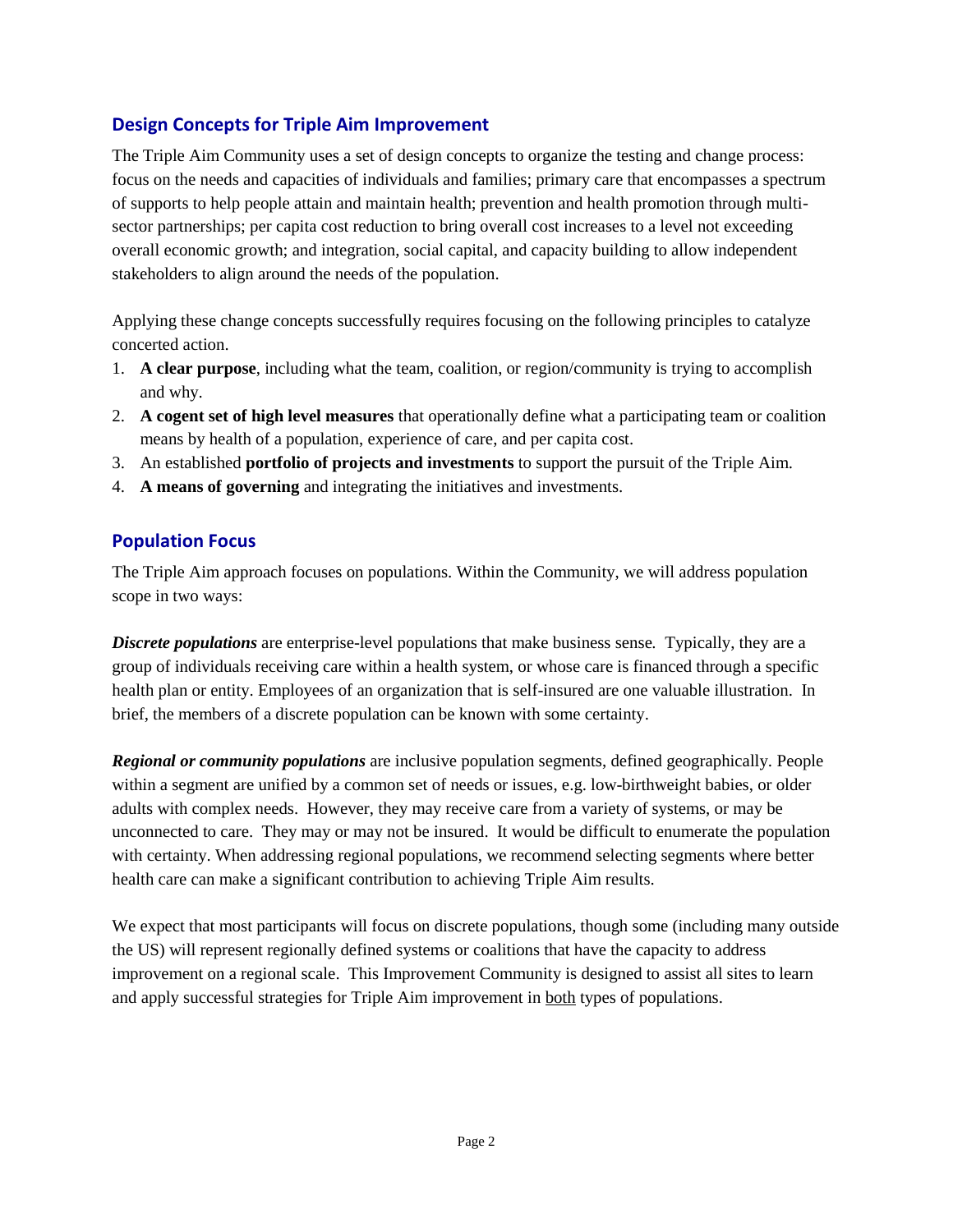## **Aims and Intended Results**

The Triple Aim community is designed to help participating sites move toward improved results for their populations (discrete or regional) in three areas: health, care experience, and per capita cost.

#### *Key milestones include:*

- Selection of one or more populations (or segments) for focus, with a business and/or community rationale for addressing that population.
- Establishment of a robust infrastructure for executing projects and initiatives based on Triple Aim strategies.
- Development of specific "how good by when" population aims and use of corresponding measures to track progress.
- Selection and execution of a set (or portfolio) of inter-related projects that in concert can achieve results.

*Expected Results:* While one year may not be enough time to produce dramatic changes in all three dimensions of the Triple Aim for a whole population or large segment, we intend that every site will successfully build a robust Triple Aim infrastructure for measurement and improvement, define and advance key projects within their portfolio to the level of measureable *project* results, and that some sites will attain measureable progress on all three dimensions of the Triple Aim, at least for pilot populations of strategic importance.

#### **Priority Content**

For all Triple Aim Community participants we recommend focusing on populations where health status has considerable room for improvement, where health care needs are fairly complex and present opportunities to reduce waste from the patient and system perspective, and where per capita costs are higher than average. For sites addressing regionally-defined populations, we recommend choosing issues where health care is a significant contributor to the solution allied with other social and behavioral determinants of health.

#### *For Discrete Populations:*

- Employee Populations: We believe a large number of health care organizations will get very high value from focusing on their employees. For health related organizations, focusing on employees as a population will strengthen their ability to apply similar approaches to other populations they serve.
- High Risk/High Cost Populations. The need for, and cost of, health care tends to be concentrated among small segments of the population. The elevated cost of care in these populations offer an opportunity to understand priorities and needs at an individual level, and to use these insights to craft designs of care that meet complex needs more effectively and at a significantly lower cost.

#### *For Regional and Community Populations:*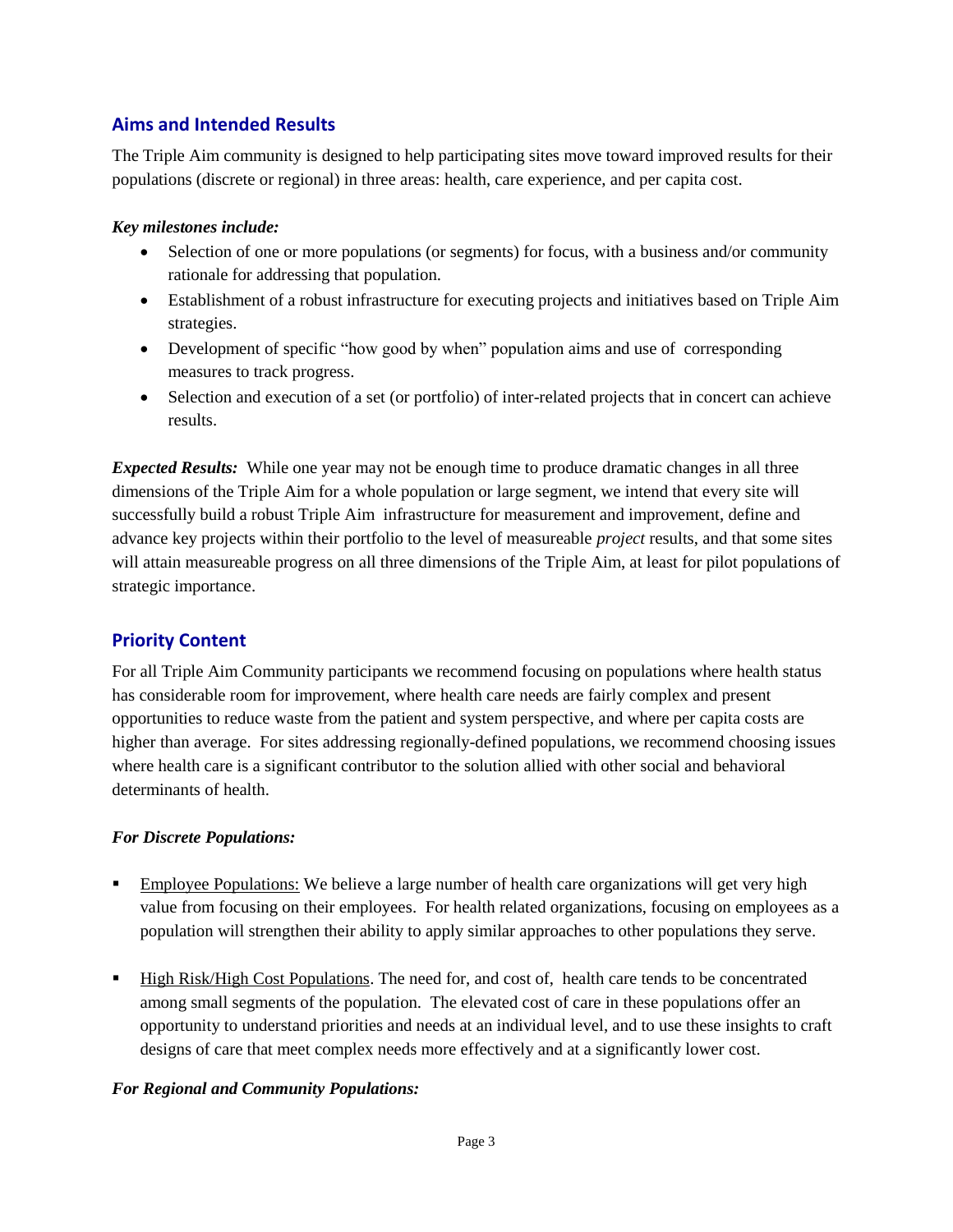- Older Adults with Complex Needs. Older people, especially those with frailty, require a system of care that that allows them to live comfortably and meaningfully on their own terms without avoidable complications that are degrading and miserable. Example components of a better system of care include: negotiated plans of care, community based services focused on the home, optimal management of transitions, and contingency plans for illness and emergencies that minimize the need for hospitalization.
- Community-Wide Care for High-Cost, Medically and Socially-Complex Individuals. Multiple determinants of health need to be addressed in order to achieve innovative designs for high-cost, complex populations. Additionally, people with multiple health and social needs are high consumers of health care services; typically one percent of the population spends 25 percent of health care dollars.
- Community-Wide Governance and Activation Strategies. Community-level change requires effective coalitions and the ability to activate populations that do not currently interact with the health care system. Content will include: principles for coalition governance; engaging community-based organizations, businesses, unions, and stakeholders; community asset mapping and activation; and engaging community members in leading improvement.

## **System of Measurement**

Each participant in the Improvement Community will develop a system of measures addressing outcomes at the population-level related to care, health, and cost. They will also develop project measures for each of the projects within their portfolio of Triple Aim work.

*Population Measures:* The selection of population-level measures will depend in part on the population chosen for focus. This process can start with exploration of what data are available, who has access, how often the data are summarized, etc. Once identified, participants will gather and display the data over time, integrating them into a system to support work on the Triple Aim. Example measures are shown below. See Appendix 1 for a more detailed list.

|            |                | <b>Discrete Population Focus</b>                                                                     |                | <b>Regional Population Focus</b>                                                               |  |  |  |
|------------|----------------|------------------------------------------------------------------------------------------------------|----------------|------------------------------------------------------------------------------------------------|--|--|--|
| Health     | п              | Health outcomes, disease burden,<br>risk status for population members.                              | $\blacksquare$ | Community wide measure of health,<br>disease burden, or risk related to their<br>chosen focus. |  |  |  |
| Care       |                | Individual perception of experience; health system performance (e.g. IOM                             |                |                                                                                                |  |  |  |
| Experience |                | measures).                                                                                           |                |                                                                                                |  |  |  |
| Cost       | $\blacksquare$ | Per capita cost or a proxy measure such as inpatient or emergency department<br>utilization or cost. |                |                                                                                                |  |  |  |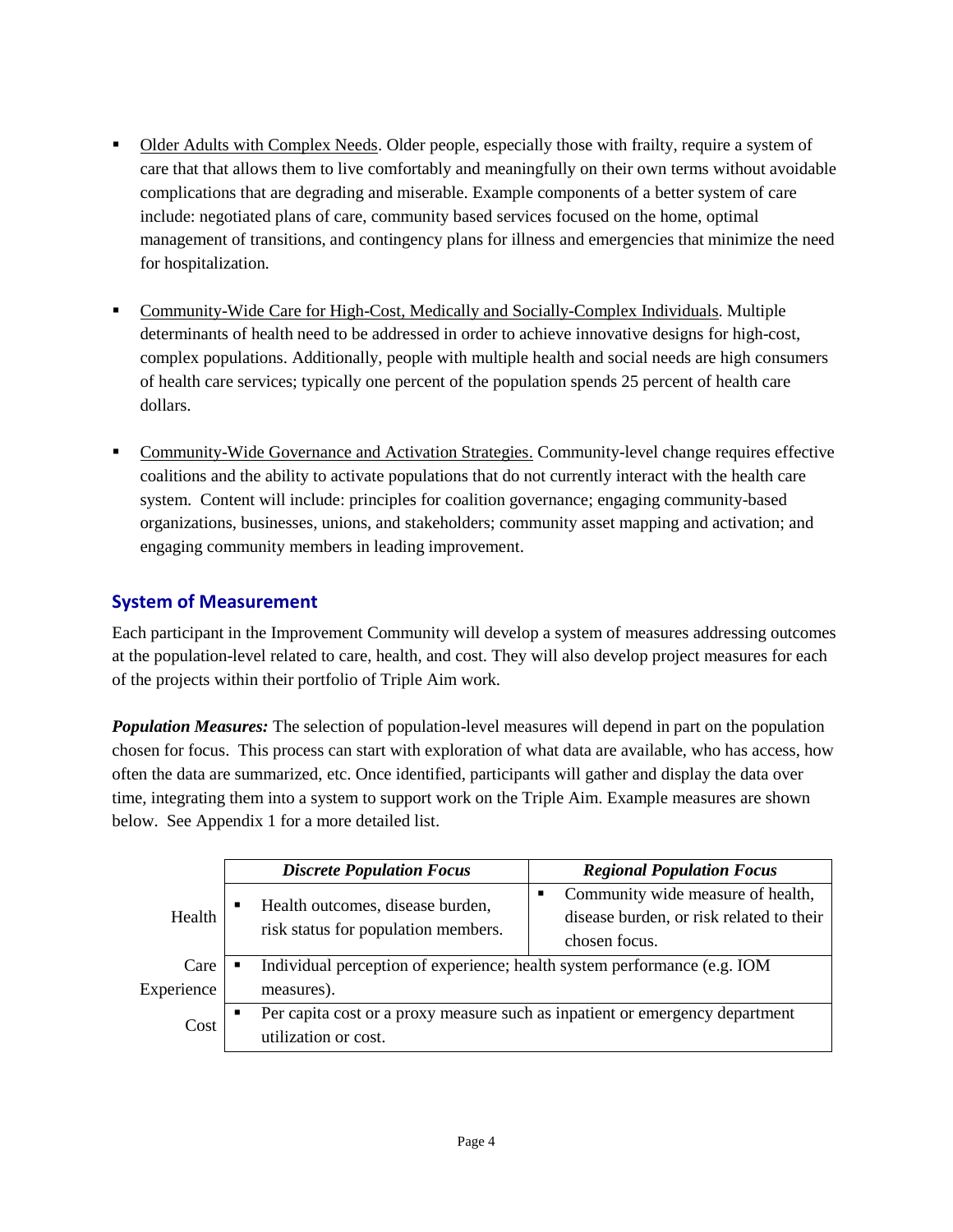*Project Measures:* In addition to population-level measures, sites will establish appropriate measures for each project in their portfolio. Project measures guide teams' learning throughout the process of testing and scale-up and provide a way to gauge progress in a shorter time frame than whole-population measures.

## **Learning Activities**

The IHI Triple Aim Improvement Community is patterned on IHI's Breakthrough Series Collaborative Model<sup>1</sup>. Using an "all teach, all learn" philosophy, collaboratives include pre-work, team coaching, faceto-face meetings, and Web-based meetings where teams learn from expert faculty (see Appendix 2) and each other. These activities are shown schematically and are described below. Many community activities will be supportive of both discrete populations and community-wide populations, while others will target one or the other of these population types. Teams are welcome to participate in all learning activities, regardless of their population focus.

|                                | Prework | 9/12      | 10/12     | $\mathbf{\sim}$<br>$\overline{11}$<br>$\overline{\phantom{0}}$ | $\mathbf{\Omega}$<br>21<br>$\overline{\phantom{0}}$ | $\omega$<br>$\overline{11}$ | $\omega$<br>$\overline{21}$ | $\omega$<br>3/1 | $\mathfrak{g}$<br>4/1 | $\mathfrak{c}$<br>5/1 | $\epsilon$<br>6/1 | 7/13      | $\omega$<br>$\infty$ |
|--------------------------------|---------|-----------|-----------|----------------------------------------------------------------|-----------------------------------------------------|-----------------------------|-----------------------------|-----------------|-----------------------|-----------------------|-------------------|-----------|----------------------|
| Getting started                |         |           |           |                                                                |                                                     |                             |                             |                 |                       |                       |                   |           |                      |
| <b>Building Infrastructure</b> |         |           |           |                                                                |                                                     |                             |                             |                 |                       |                       |                   |           |                      |
| <b>Learning Sessions</b>       |         |           | $\bullet$ |                                                                |                                                     |                             |                             | $\bullet$       |                       |                       |                   | $\bullet$ |                      |
| <b>Action Periods</b>          |         |           |           |                                                                |                                                     |                             |                             |                 |                       |                       |                   |           |                      |
| All Team Calls                 |         | $\bullet$ |           |                                                                |                                                     |                             | ●                           |                 |                       |                       |                   | ●         |                      |
| <b>Content Calls</b>           |         | $\bullet$ |           |                                                                |                                                     |                             | ●                           |                 |                       |                       |                   | ●         |                      |
| Leadership Calls               |         |           |           |                                                                |                                                     | $\bullet$                   |                             |                 | $\bullet$             |                       |                   | $\bullet$ |                      |
| Harvesting                     |         |           |           |                                                                |                                                     |                             |                             |                 |                       |                       |                   |           |                      |

- **F** Getting Started: Prior to the September 1 start date, teams will complete a pre-work assignment, including a review of background literature, and an assessment of their organization's or coalition's readiness to engage in Triple Aim-related testing and implementation. They will gather intelligence on potential focus populations, project work currently underway, measures and data sources, partners and assets within their communities, and their team's current level of expertise in using improvement methods.
- *Building and Enhancing Triple Aim Infrastructure:* All teams will begin by completing a series of webinars focused on building the infrastructure to pursue the Triple Aim. Using web-based learning calls, the IHI faculty will introduce Triple Aim principles and coach teams through a sequence of key activities including: population selection; development of a cogent purpose, team formation; developing a measurement system and a portfolio of projects; and approaches to reducing costs. The

l 1

[http://www.ihi.org/knowledge/Pages/IHIWhitePapers/TheBreakthroughSeriesIHIsCollaborativeModelforAchieving](http://www.ihi.org/knowledge/Pages/IHIWhitePapers/TheBreakthroughSeriesIHIsCollaborativeModelforAchievingBreakthroughImprovement.aspx) [BreakthroughImprovement.aspx](http://www.ihi.org/knowledge/Pages/IHIWhitePapers/TheBreakthroughSeriesIHIsCollaborativeModelforAchievingBreakthroughImprovement.aspx)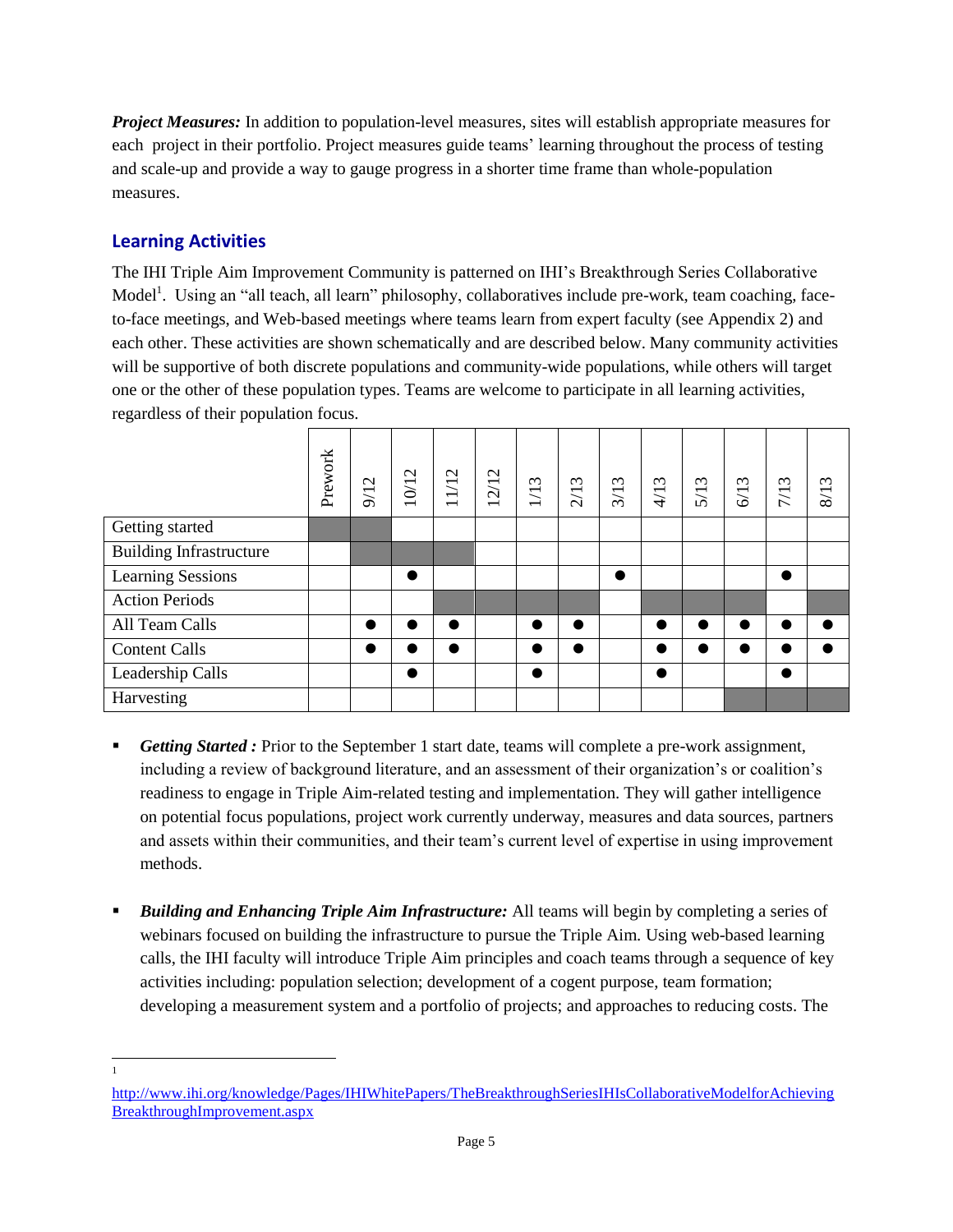infrastructure series will yield a specific plan for each site that will be the focus of their work for the remainder of the community.

- **Learning Sessions:** Teams will convene for one in-person and two virtual learning sessions. These meetings will provide an opportunity for learning, networking, and refinement of action plans. We strongly encourage the participation of 2-5 members of your team at all three meetings. For those who cannot attend the in-person meeting, there will be an option to participate virtually in selected sessions via WebEx. Teams will be asked to come to learning sessions with a summary of their Triple Aim work to date, usually in the form of a storyboard presentation.
- **Action Periods:** During the "action periods" between learning sessions, teams will use rapid cycle testing to advance their individual program plans. They will be expected to report monthly on their activities and measures, and to participate in the webinars described below, when appropriate. Action periods are devoted to testing new changes and to spreading those that have shown success. The intent is for participants to scale from smaller to larger populations as quickly as possible.
- **Monthly All-Team Calls:** One-hour, monthly WebEx sessions will take place with IHI faculty to explore general Triple Aim design concepts, topics in effective measurement, and examples of execution of system change. Teams addressing both types of populations (discrete and regional) are strongly encouraged to attend, as content will be relevant for all.
- **Content Calls:** Several times per month there will be a one-hour WebEx session with IHI faculty to explore specific Triple Aim content foci in greater depth. Content calls will be geared toward either discrete or the community populations. In each session at least one site will have the opportunity to present its work and receive active coaching and recommendations from faculty and the other sites.
- **Leadership calls:** Support at a leadership level is critical to the success of any Triple Aim endeavor. To that end, periodic calls will be dedicated to senior leaders of Triple Aim teams. Discussions will focus on strategic aspects of the Triple Aim, will-building, and governance issues.
- *Harvesting:* In August 2013, a virtual Harvesting session will be held in which results and learnings are shared and reviewed.
- *Links to Other IHI Programming:* As warranted, teams will be referred to additional IHI improvement training related to their content focus.

# **Site Characteristics**

The IHI Triple Aim Improvement Community is designed to offer support and acceleration to participating sites with the following characteristics:

 Improvement in all dimensions of the Triple Aim is a strategic priority supported at the most senior (e.g. CEO and Trustee) level of the organization or coalition.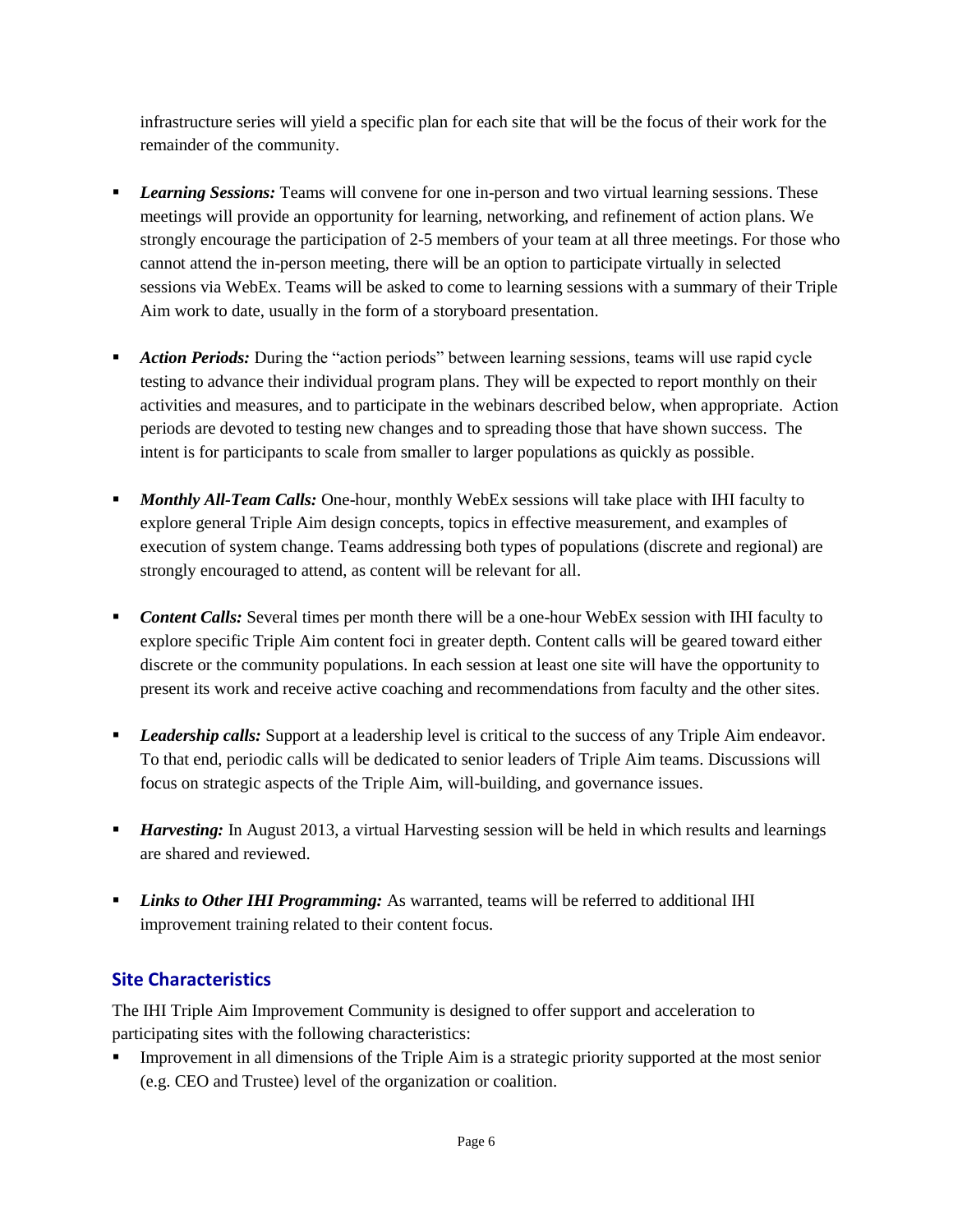- Meaningful populations or population segments can be (or have been) identified for intensive improvement.
- Key partners are committed to participating. For instance, a health system is advised to include one or more health plan leaders in the project, and vice versa.
- Participating sites will designate a data analyst and other support sufficient to generate measures for all elements of the Triple Aim for the population(s) chosen for focus.
- Participants have good skills in executing improvement initiatives, and know how to set aims, carry out well-designed plan-do-study-act cycles, scale up successful tests rapidly.

## **Expectations of the Participating Sites**

Senior Leadership Support: Because of the strategic and system-level focus of the Triple Aim, participating teams must have the explicit support of their senior leadership and these leaders must stay actively connected to the team's work. To maximize results, the IHI Triple Aim Improvment Community should be a recognized priority supported by each organization's senior governing board. The IHI team will convene the senior leaders periodically through a series of calls and dedicated time during learning sessions to discuss Triple Aim leadership and governance.

Dedicated Project Resources: The senior leader should appoint a high-level project leader to orchestrate overall participation and to drive progress on the site's Triple Aim project portfolio. For each project within the portfolio, a project leader with the time, resources, and accountability to succeed should be designated to oversee the day-to-day activities. Because of the challenges in securing population-level data, we strongly recommend designating a data expert to the team. A strong link between the organizational strategy and the Triple Aim should facilitate the fulfillment of this role.

Improvement Skills and a Record of Successful Improvement: To succeed in the Triple Aim requires that organizations have strong improvement capabilities at the individual project level and at the organizational, system, or population level. Suitable organizations are skilled and agile in using the Model for Improvement or other similar model, running small tests of change, and implementing change on a large scale. If additional skills are needed, IHI will recommend additional programming to help build the improvement capability.

Dedicated Support for Measurement and Data Infrastructure: Since few organizations or coalitions currently track all elements of the Triple Aim, most participants will need to develop new ways to collect and use data, including looking beyond their own data systems to external sources. Each participating team will identify a measurement lead to support the tracking of results over time. Throughout the Improvement Community, the IHI team will convene the measurement leads from each team via ongoing coaching calls to discuss common measurement challenges and approaches. Those responsible for oversight of the Triple Aim initiative should regularly monitor the measures. If improvement is not seen as project measures improve, it may be necessary to re-balance the portfolio of projects.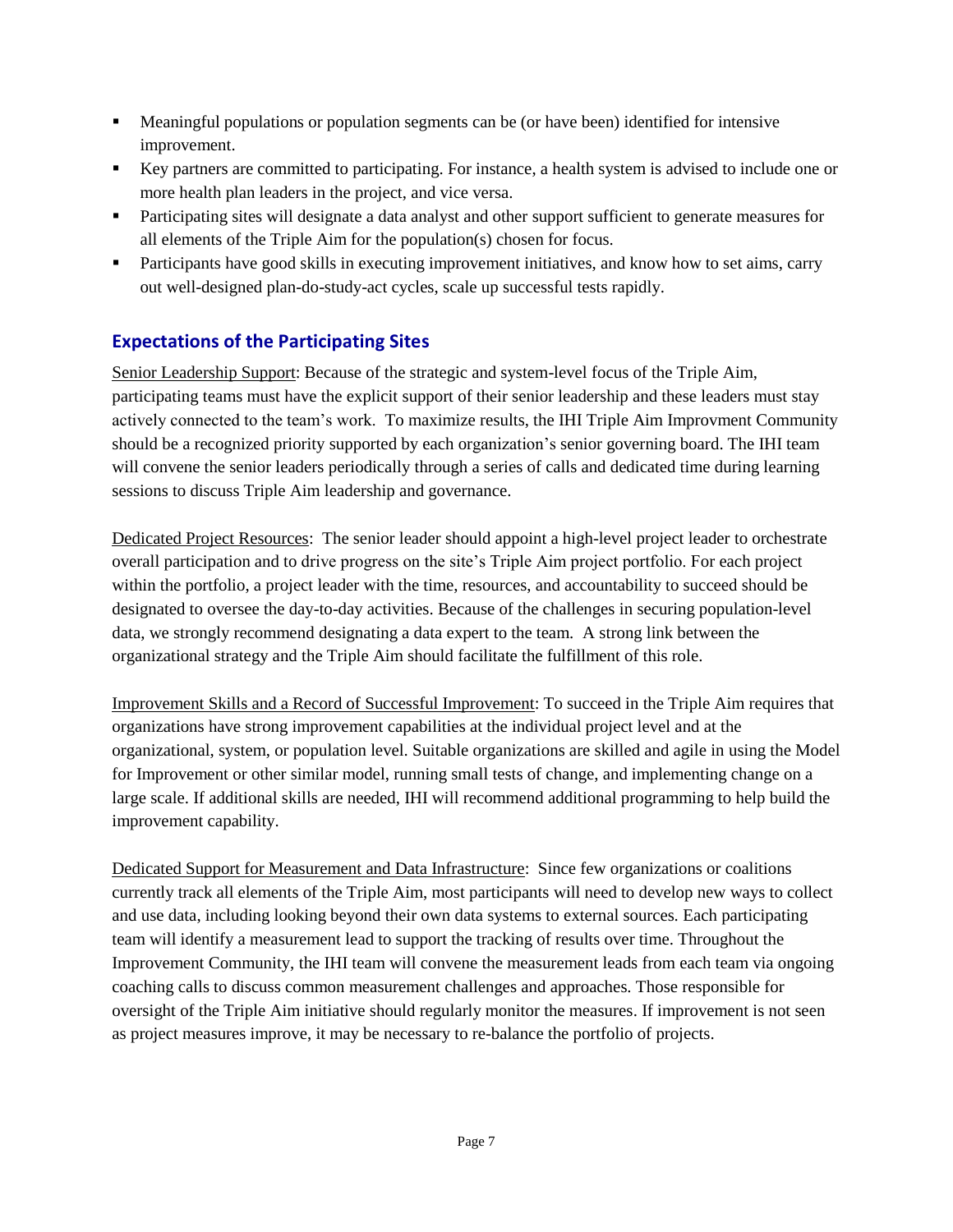Partnering and Inclusion: Participating organizations will need to reach beyond their usual boundaries to develop multi-stakeholder partnerships. Partnering relationships could include health care organizations and groups such as social service agencies, local governments, public health departments, educational institutions, civic, religious, and other non-profit or voluntary organizations focused on improving the health of the community. IHI also expects participating sites to include patient, family, and community representatives as active team members.

#### **Cost to participate**

The cost to participate in the 12-month Triple Aim Community is \$18,000 USD per site. In addition, organizations should be willing to dedicate staff resources, including time and travel expenses to participate in community activities. Teams are encouraged to enroll at least one month prior to the start date in order to allow time for pre-work.

## **To Enroll**

If your system or coalition is interested in enrolling for the Triple Aim Improvement Community, please contact Kathryn Brooks [\(kbrooks@ihi.org\)](mailto:kbrooks@ihi.org).

#### **To Learn More**

A recording of a recent informational call led by Triple Aim faculty is available [on our website.](http://www.ihi.org/offerings/MembershipsNetworks/collaboratives/TripleAimImprovementCommunity/Pages/default.aspx)

Faculty are also available for individual calls with interested organizations. If you'd like to set up a conversation with one of our Triple Aim experts to talk about this opportunity, please contact Kathryn Brooks at [kbrooks@ihi.org.](mailto:kbrooks@ihi.org)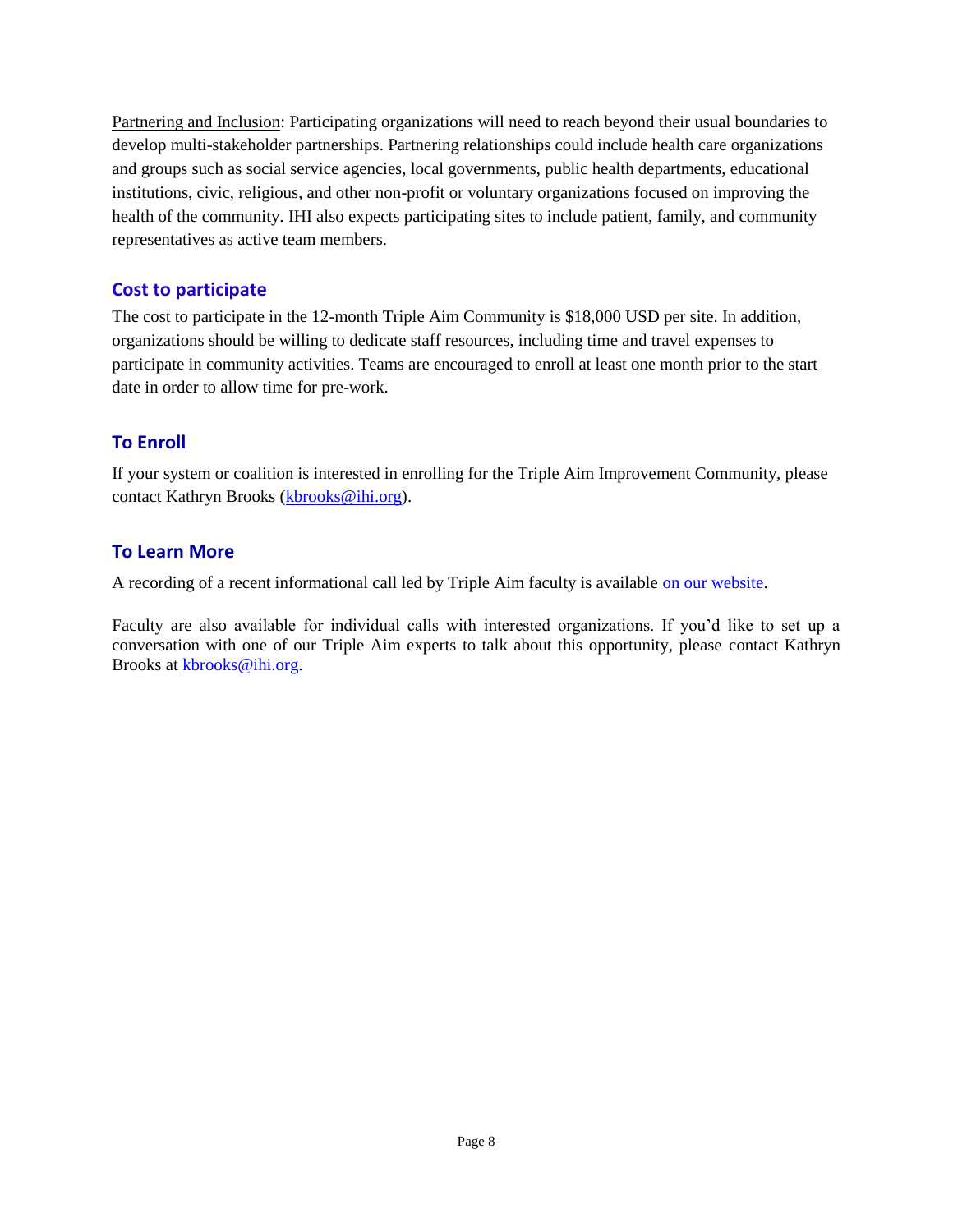# **Appendix 1: Potential Triple Aim Population Outcome Measures**

| <b>Dimension</b>          | <b>Measure</b>                                                                                                                                                                                                                                                                                                                                                                                        |  |  |  |  |  |
|---------------------------|-------------------------------------------------------------------------------------------------------------------------------------------------------------------------------------------------------------------------------------------------------------------------------------------------------------------------------------------------------------------------------------------------------|--|--|--|--|--|
| <b>Population Health</b>  | 1.<br><b>Health Outcomes:</b><br>Mortality: Years of potential life lost; Life expectancy; Standardized<br>mortality rates<br>Health/Functional Status: single question (e.g. from CDC HRQOL-4) or<br>٠<br>multi-domain (e.g. SF-12)<br>Healthy Life Expectancy (HLE): combines life expectancy and health<br>٠<br>status into a single measure, reflecting remaining years of life in good<br>health |  |  |  |  |  |
|                           | Disease Burden: Incidence (yearly rate of onset, avg. age of onset) and/or<br>2.<br>prevalence of major chronic conditions                                                                                                                                                                                                                                                                            |  |  |  |  |  |
|                           | Risk Status: Behavioral risk factors include smoking, alcohol, physical<br>3.<br>activity, and diet. Physiological risk factors include blood pressure, BMI,<br>cholesterol, and blood glucose. (possible measure: a composite Health<br>Risk Appraisal (HRA) score)                                                                                                                                  |  |  |  |  |  |
| <b>Experience of Care</b> | Standard questions from patient surveys, for example:<br>1.<br>Global questions from US CAHPS or How's Your Health surveys<br>Experience questions from NHS World Class Commissioning or<br><b>CareQuality Commission</b><br>Likelihood to recommend                                                                                                                                                  |  |  |  |  |  |
|                           | Set of measures based on key dimensions (e.g., US IOM Quality Chasm<br>2.<br>aims: Safe, Effective, Timely, Efficient, Equitable and Patient-centered)                                                                                                                                                                                                                                                |  |  |  |  |  |
| Per Capita Cost           | Total cost per member of the population per month<br>1.                                                                                                                                                                                                                                                                                                                                               |  |  |  |  |  |
|                           | Hospital and ED utilization rate and/or cost<br>2.                                                                                                                                                                                                                                                                                                                                                    |  |  |  |  |  |